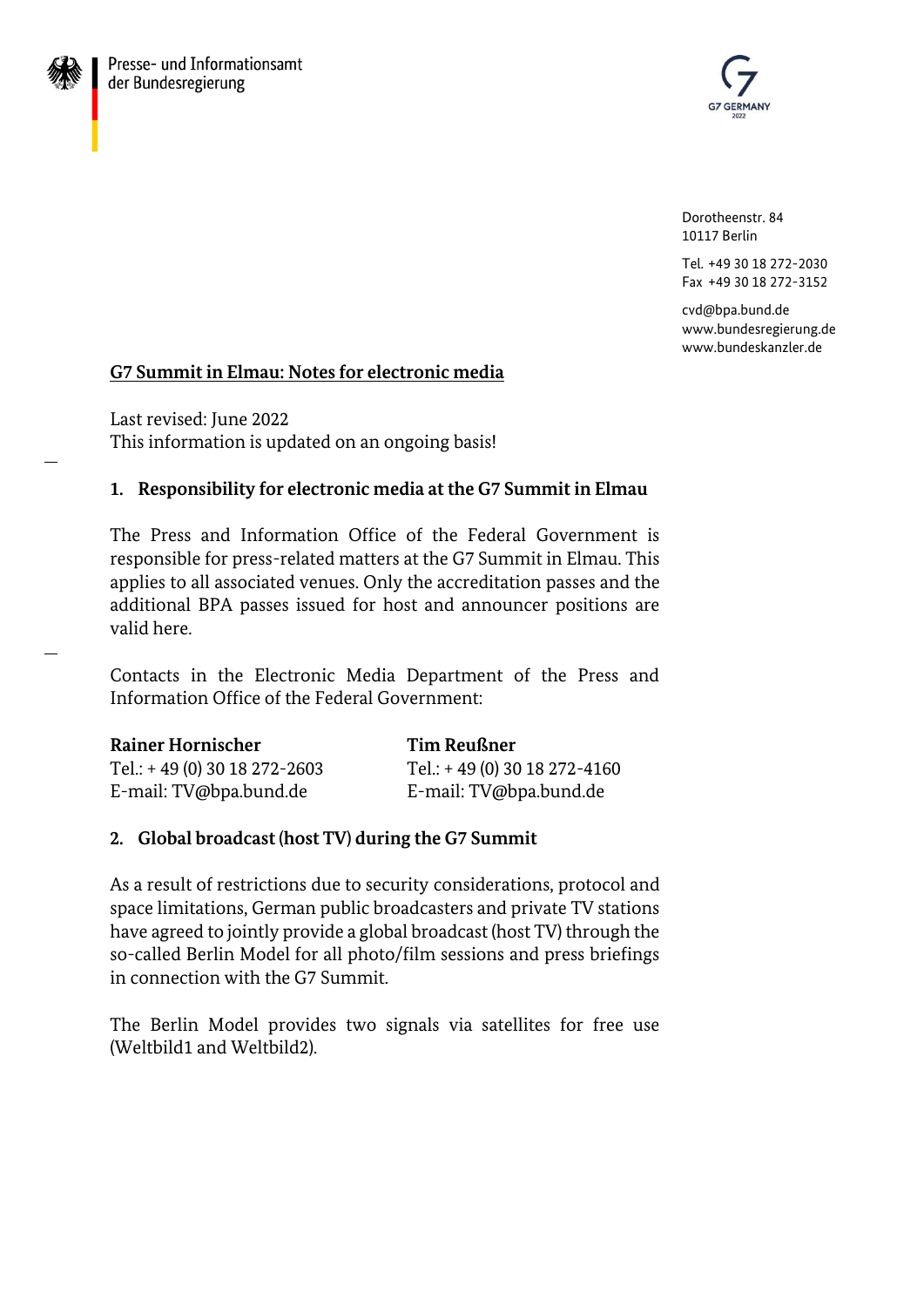

Die Bundesregierung

Seite 2 von 9

#### **Weltbild 1:**

25.06.2022 10:00 - 28.06.2022 21:30 gmt (dd.mm.yyyy) ZDF DSNG 1 (Eut.-ID: D-445) Encoding: MPEG4, 4:2:0 SR: 7.200 FEC: 3/4 Modulation: DVBS-2 Astra 3B 23,5° East Txp. 3.018; Slot C9 23,5° Ost Downlink: 12.609,5 MHz (Y)

#### **Weltbild 2:**

25.06.2022 10:00 - 28.06.2022 21:30 gmt (dd.mm.yyyy) ZDF DSNG 1 (Eut.-ID: D-445) Encoding: MPEG4, 4:2:0 SR: 7.200 FEC: 3/4 Modulation: DVBS-2 Astra 3B 23,5° East Txp. 3.018; Slot D9 23,5° Ost Downlink: 12.618,5 MHz (Y)

Information on submission modalities can also be obtained from the ZDF, the ARD Capital Studio or the EBU (see below).

### **Rights of use for Weltbild 1**

Weltbild 1 may be used free of charge as a clean feed exclusively for classic television broadcasting. TV agencies are subject to an embargo for German-speaking countries, which also applies to downstream marketing. Weltbild1 may not be used online unless the relevant cost allocation is paid to the Berlin Model.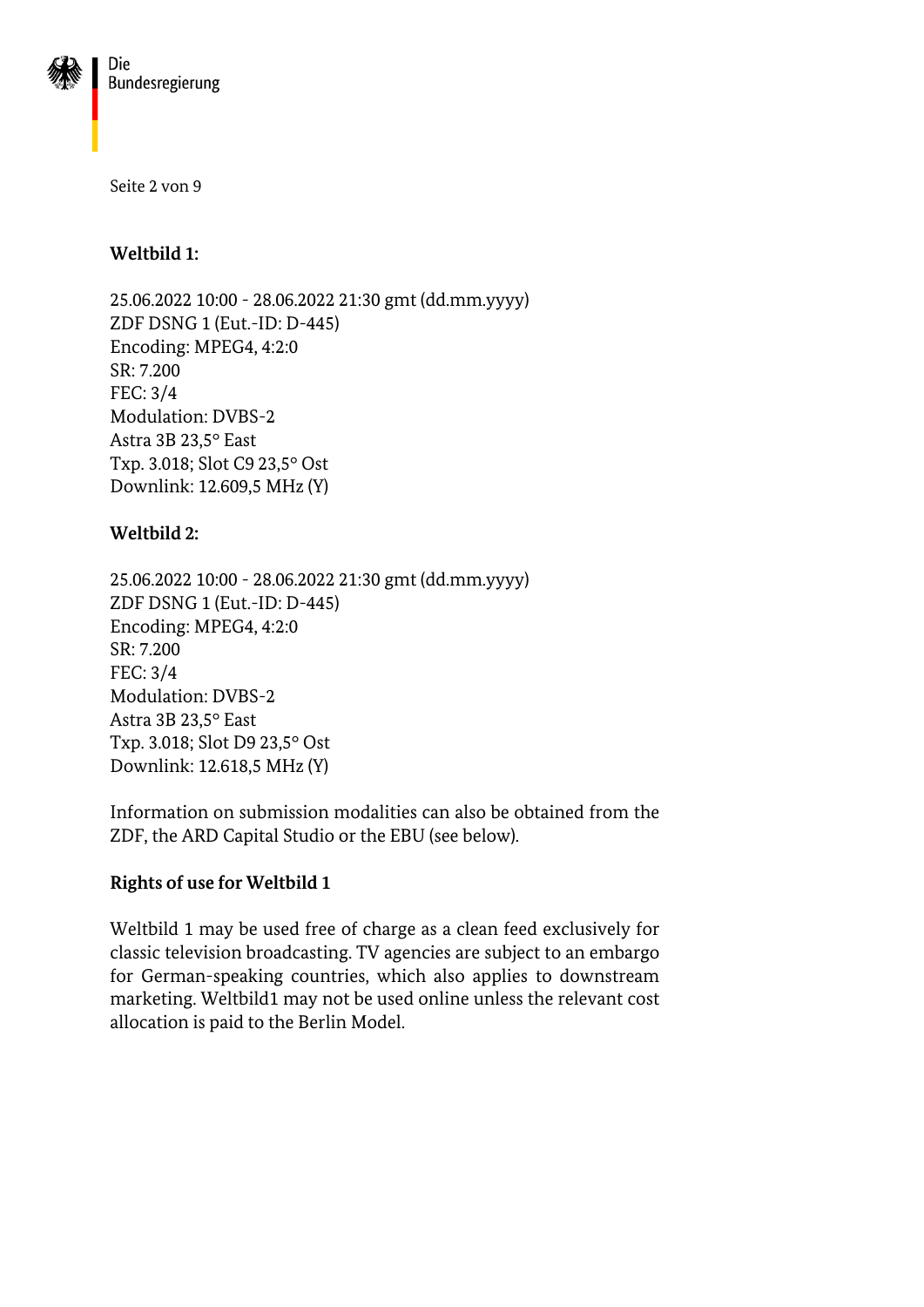

Seite 3 von 9

## **Rights of use for Weltbild 2**

Weltbild 2 is available for online use free of charge and simultaneously. A watermark indicates Berlin Model copyright. Any manipulation of the signal provided for online use, such as alteration/covering of the watermark and/or scaling for the purpose of removing the watermark etc. constitutes an infringement.

**Important:** Misuse or unlawful use of non-transferred rights of Weltbild 1 or Weltbild 2 is subject to legal sanction by the Berlin Model!

**Important:** The G7 Summit photo/film sessions will be covered exclusively by the Berlin Model's live TV technology and staff to create the global broadcast in the security areas. No other TV technology will be permitted!

This applies to all photo/film sessions at Schloss Elmau, in the Briefing Centre at Schloss Elmau (press conference rooms) and at Munich Airport as well as all other photo/film sessions in connection with the G7 Summit.

### **Contact for the Berlin Model and the EBU:**

ZDF Norbert Tannenberg Tel.: + 49 6131 7015555 E-mail[: Tannenberg.n@zdf.de](mailto:Tannenberg.n@zdf.de)

ARD Capital Studio Werner Melzer Tel.: + 49 30 2288 1700 E-mail[: werner.melzer@ard-hauptstadtstudio.de](mailto:werner.melzer@ard-hauptstadtstudio.de)

EBU Tel.: +41 22 717 2840 [G7@eurovision.net](mailto:G7@eurovision.net)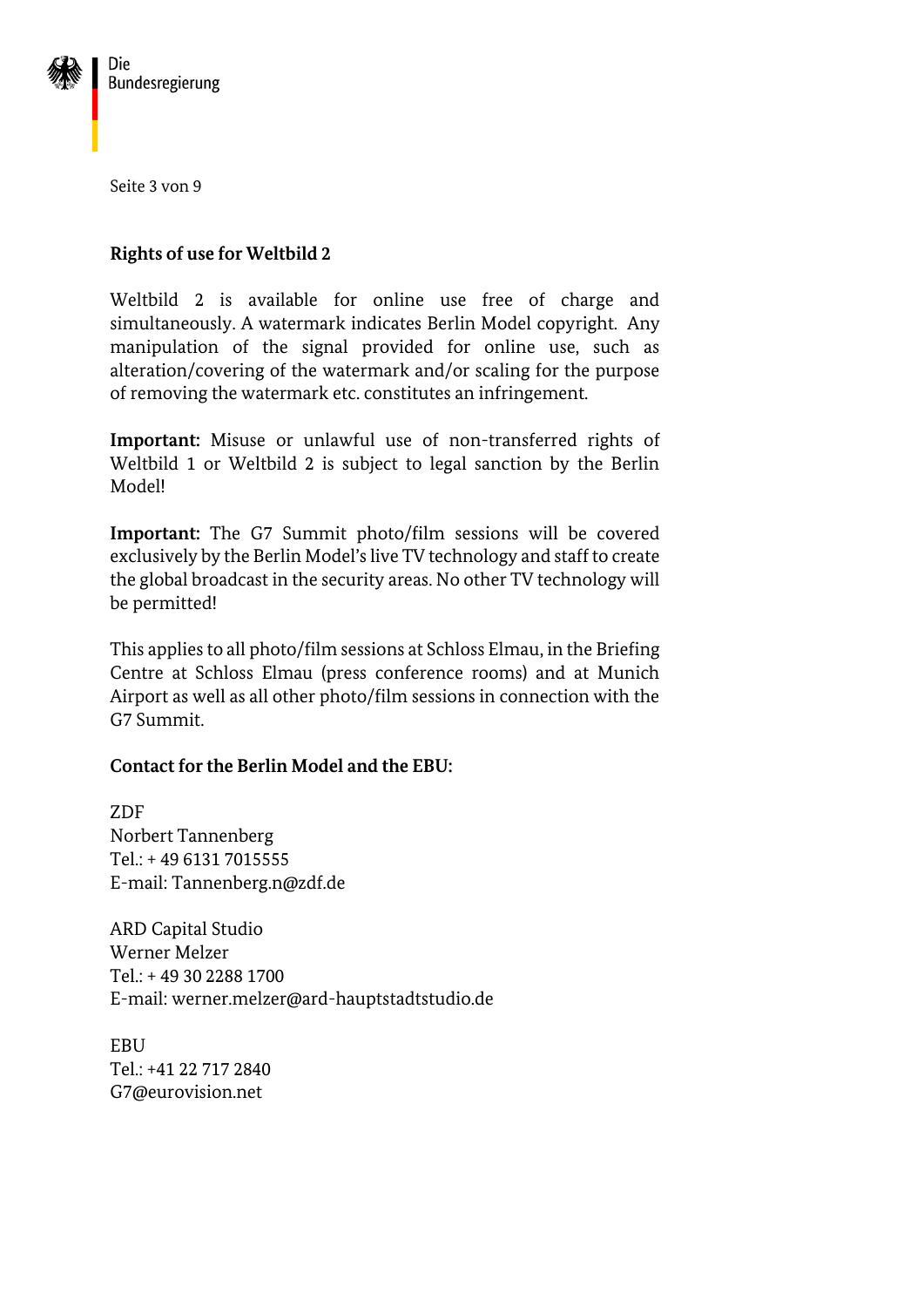

Seite 4 von 9

# **3. Live announcers at the International Media Centre in Garmisch-Partenkirchen**

The Press and Information Office of the Federal Government will be setting up a temporary two-storey building for live announcers at the International Media Centre in Garmisch-Partenkirchen. TV broadcasters or TV agencies were invited to express their interest in a stand-up position in this area with details of the transmission vehicles (vehicle type, registration number, dimensions in height, width and length, weight and power requirements)

# by **Friday, 3 June 2022, 12:00 midnight CEST. The registration period has expired.**

**Contact:**

| <b>Rainer Hornischer</b>   | Tim Reußner                 |
|----------------------------|-----------------------------|
| Tel.: $+49(0)3018272-2603$ | Tel.: +49 (0) 30-18272-4160 |
| E-mail: TV@bpa.bund.de     | E-mail: TV@bpa.bund.de      |

**Important:** Due to spatial and structural restrictions, it will not be possible to meet all requests for independent live stand-up positions. We advise using the services of providers who manage stand-up positions with their technology and rent out airtime, see below.

Important: The stand-up position inside the press centre in Garmisch-Partenkirchen can only be used with a valid accreditation for the G7 Summit. This also applies to interview partners!

# **4. TV and radio workstations in the International Media Centre Garmisch-Partenkirchen**

A limited number of 40 workstations are available for TV and radio at the Media Centre Garmisch-Partenkirchen. Cutting rooms are allocated exclusively via the EBU: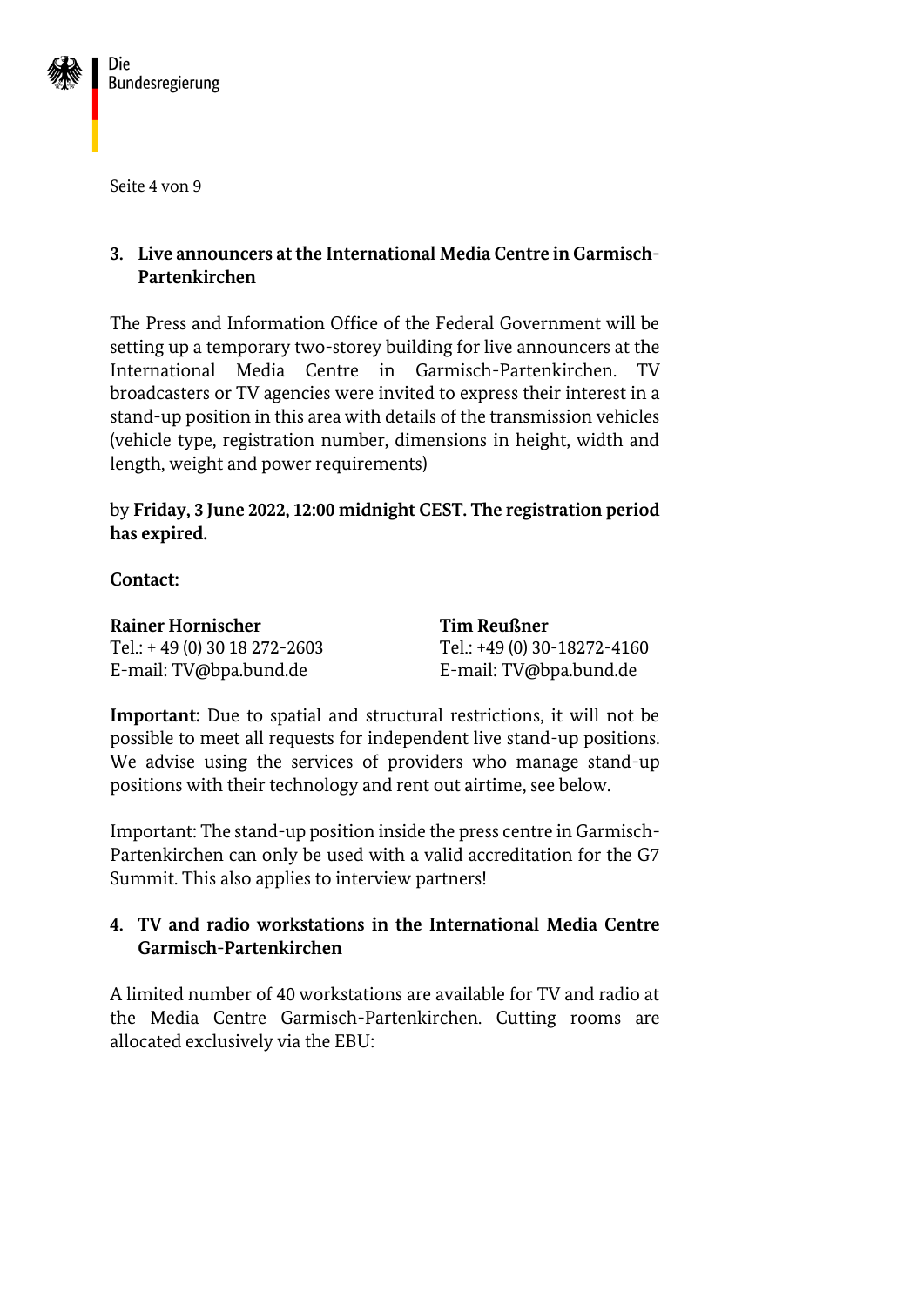

Die Bundesregierung

Seite 5 von 9

#### **Contact:**

**EBU** [G7@eurovision.net](mailto:G7@eurovision.net) Tel.: +41 22 717 2840

**Important:** TV and radio workstations can only be used with a valid accreditation for the G7 Summit.

### **5. Live announcers at the Briefing Centre at Schloss Elmau**

As a result of restrictions due to security, space limitations and nature conservation considerations, only an extremely limited number of stand-up positions are available at the Briefing Centre at Schloss Elmau. Furthermore, no other transmission vehicles can be parked on the premises.

For this reason, only a small number of providers can be admitted to the Briefing Centre in addition to the host TV provided by the Berlin Model. These providers will manage stand-up positions with their live technology and rent out airtime to interested TV broadcasters.

Contact:

The Associated Press /AP Tel: +44 20 7482 7580 / +44 20 7482 7590 [Bookings@ap.org](mailto:Bookings@ap.org)

EBU Tel.: +41 22 717 2840 [G7@eurovision.net](mailto:G7@eurovision.net)

ENEX Ann-Sophie Klempau +49 170 456 0005 [Ann-sophie.klempau@rtl.de](mailto:Ann-sophie.klempau@rtl.de)

IHA Broadcast Services Aysun Gökmen +49 172 653245 [aysun.goekmen@iha.tv](mailto:aysun.goekmen@iha.tv)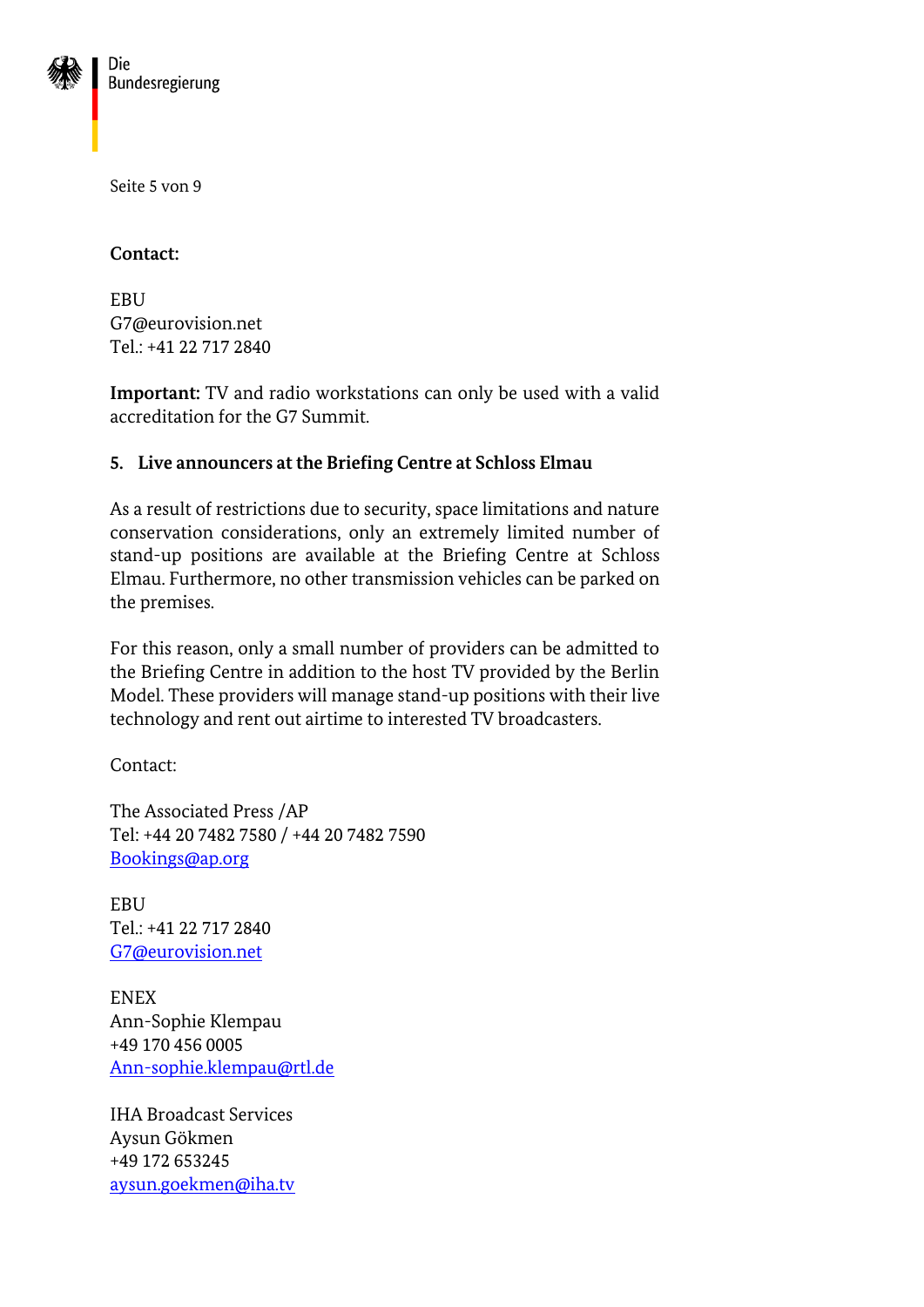

Seite 6 von 9

**Important:** The use of these stand-up positions requires long-term planning and is very time-consuming (at least 2 to 3 hours in advance, depending on the traffic situation).

In addition to a valid G7 Summit accreditation, you will also need the special "Briefing Centre Elmau Announcer" badges. These badges are only issued by the providers on a temporary basis. A mandatory security check is then carried out at the International Media Centre in Garmisch-Partenkirchen. Transport to the Briefing Centre will take place exclusively in secure transportation provided by the Federal Press Office. After the end of the session, return transport to the International Media Centre in Garmisch-Partenkirchen is again only possible using the secure transportation provided by the Federal Press Office. The supplementary badge then has to be handed back to the providers.

## **Journalists may not make any other individual trips to Schloss Elmau!**

## **6. Host TV and live announcers at Munich Airport**

The photo/film sessions for the arrival of the heads of state and government will be covered exclusively by the Berlin Model's live TV technology and staff to create the global broadcast in the security areas. Other TV technology to cover the photo/film sessions cannot be permitted. There are a limited number of live stand-up positions, however. TV broadcasters or TV agencies were invited to express their interest in a stand-up position in this area with details of the transmission vehicles (vehicle type, registration number, dimensions in height, width and length, weight and power requirements)

## by **Friday, 3 June 2022, 12:00 midnight CEST. The registration period has expired.**

### **Contact:**

**Rainer Hornischer Tim Reußner** Tel.: + 49 (0) 30 18 272-2603 Tel.: +49 (0) 30-18272-4160 E-mail[: TV@bpa.bund.de](mailto:TV@bpa.bund.de) E-mail: [TV@bpa.bund.de](mailto:TV@bpa.bund.de)

**Important:** Due to security considerations and spatial restrictions, it will not be possible to meet all requests for independent live stand-up positions.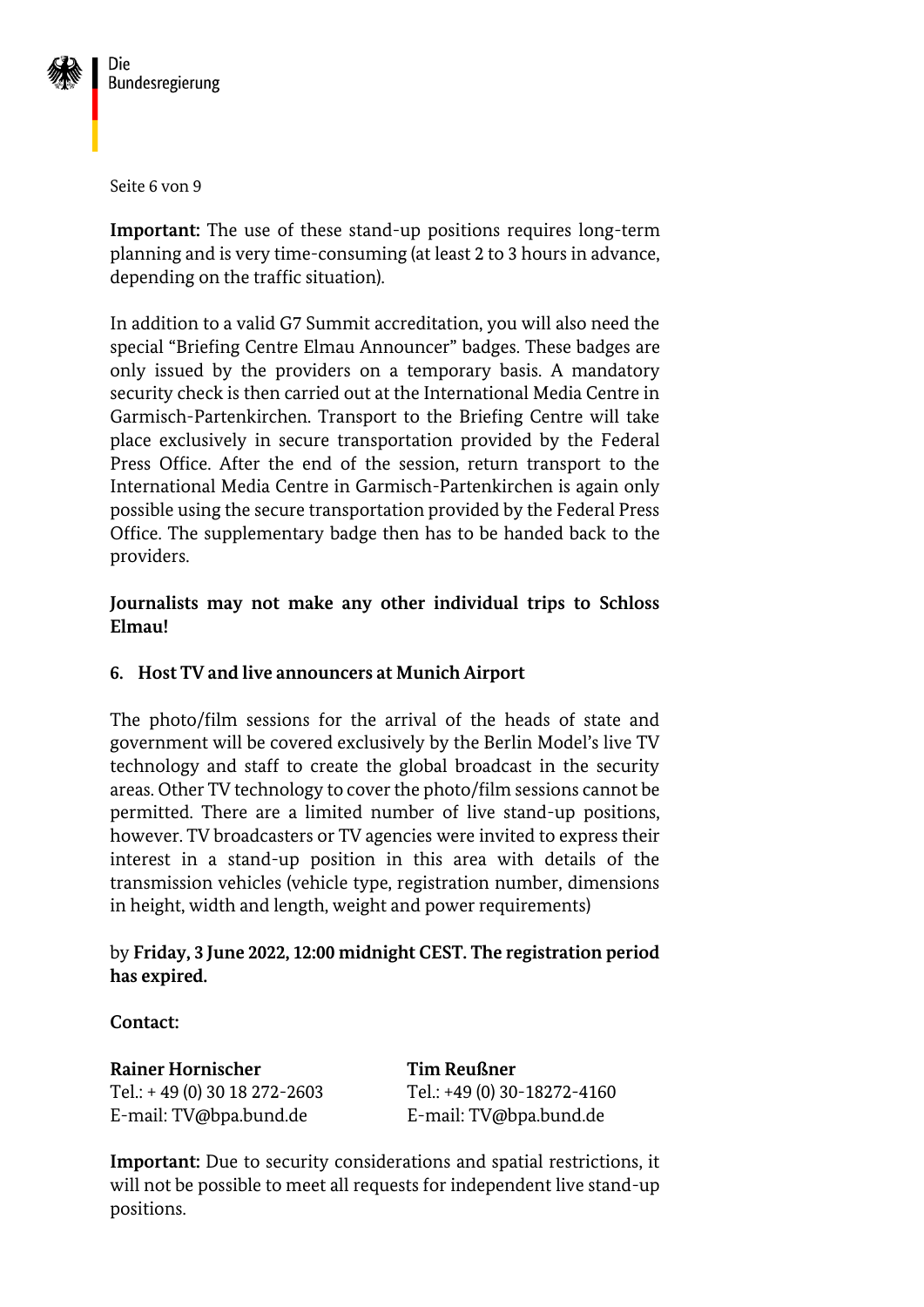

Seite 7 von 9

The live stand-up positions at Munich Airport may only be used with a valid G7 Summit accreditation in conjunction with the additional "Munich Airport Announcer" pass! These additional passes will be issued exclusively at the International Media Center in Garmisch-Partenkirchen in advance by arrangement with the above-mentioned contacts.

Access to the stand up is possible via Terminal 1- A North.



## **7. Use of radio frequencies**

All representatives of the electronic media (television, radio, online, etc.) are required to register the radio frequencies they use with the Federal Network Agency. Use without a valid frequency allocation is an administrative offence and may be subject to a fine. Unregistered radio frequencies may be blocked if necessary.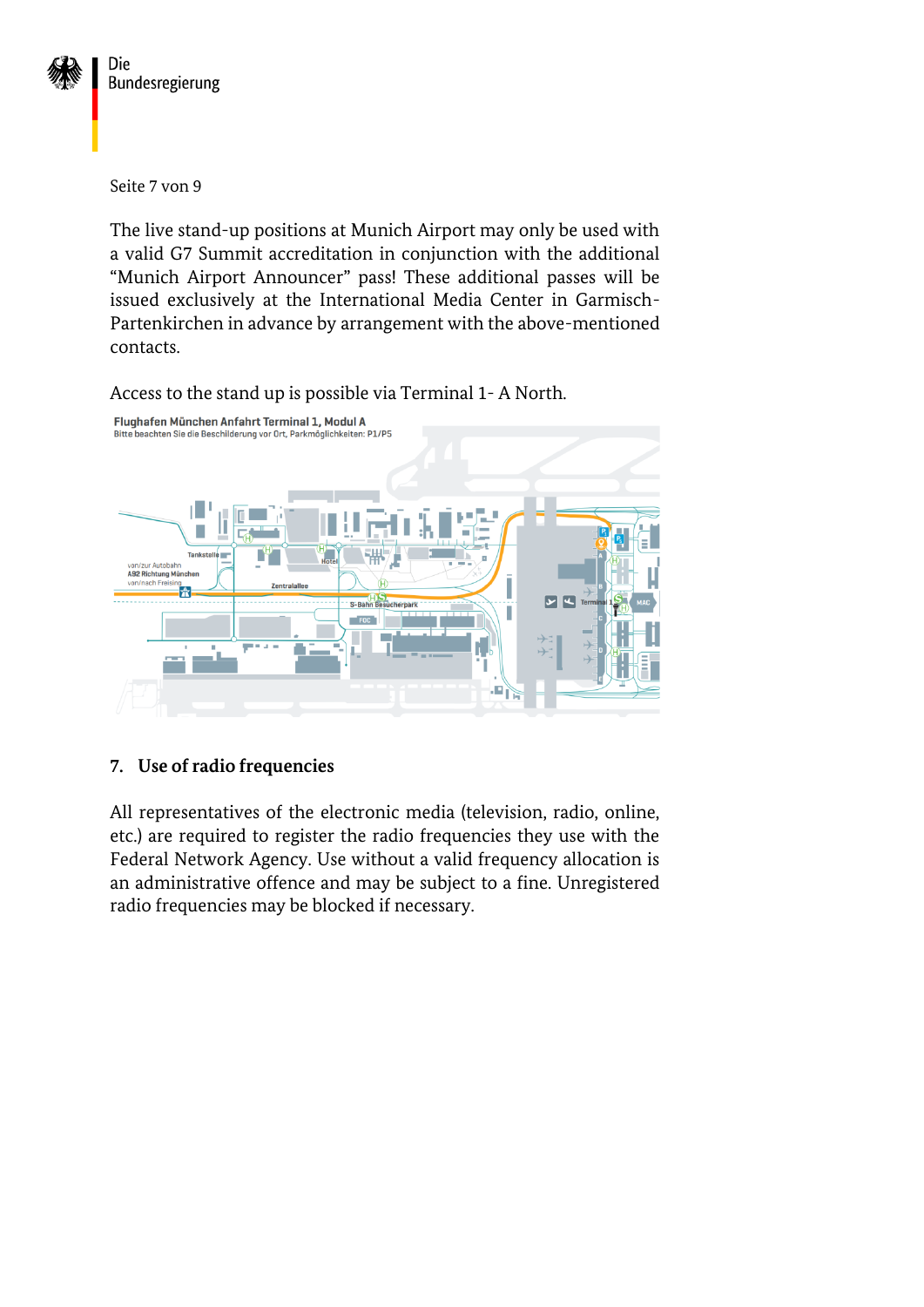

Die Bundesregierung

Seite 8 von 9

Contact:

Federal Network Agency Unit 223 – G7

Canisiusstraße 21 55122 Mainz GERMANY E-mail: G7@bnetza.de Web: www.bundesnetzagentur.de/g7-d

## **8. Coronavirus hygiene concept**

The current corona-advices on the hygiene and testing concept for journalists during the G7 Summit can be found on the G7 homepage at:

<https://www.g7germany.de/g7-de/medien>

### **9. Transport**

Due to the security measures, media representatives will not be able to travel to Schloss Elmau on their own. Access to Schloss Elmau and to the Briefing Centre for photo/film and press sessions is only possible via the International Media Centre in Garmisch-Partenkirchen after a security check has been carried out and using secure transportation provided by the Press and Information Office of the Federal Government.

Please note that there are no parking spaces available at the International Media Centre. We strongly recommend using the railway services provided by Deutsche Bahn. The stop "Garmisch-Partenkirchen Hausberg" is located directly at the International Media Centre.